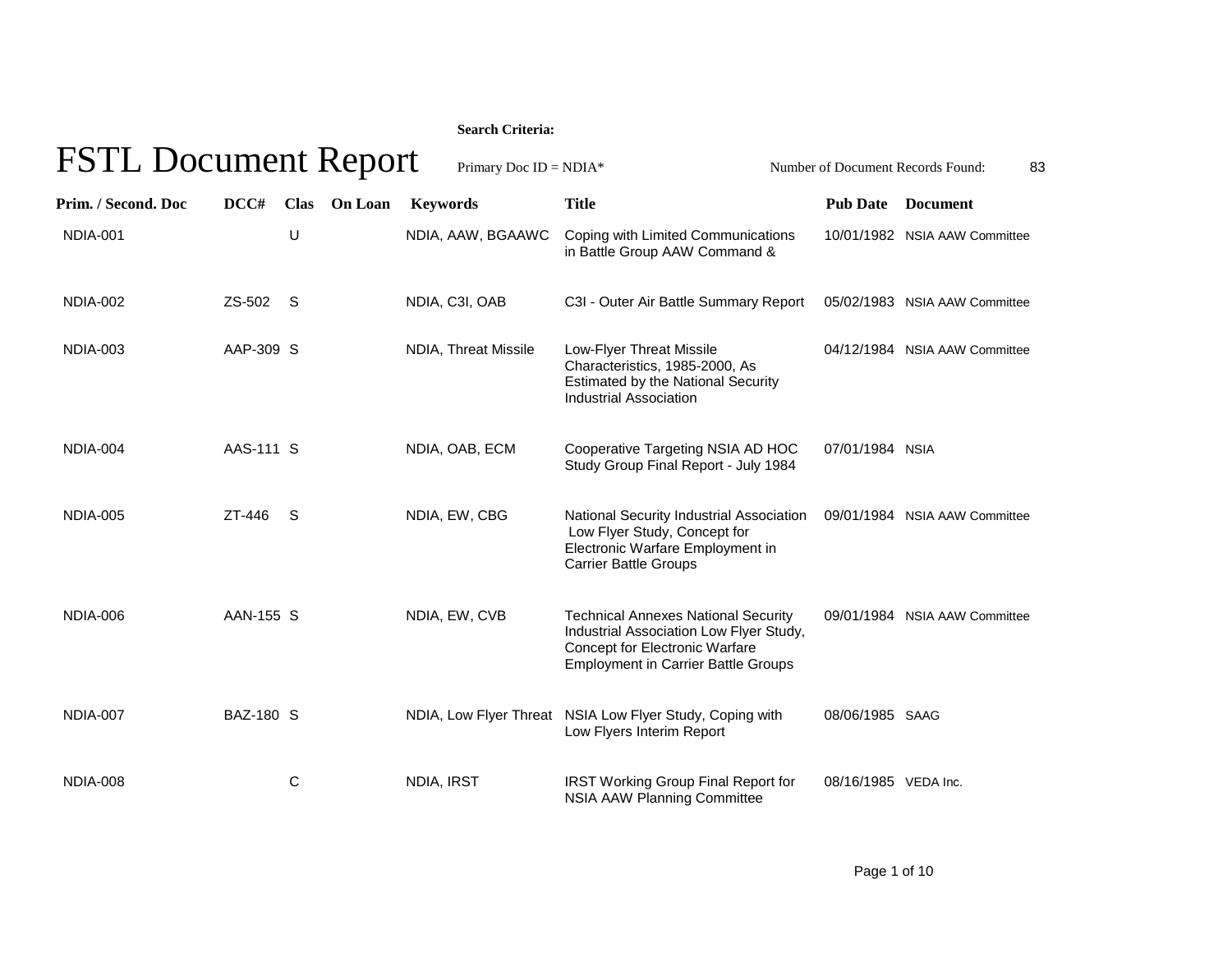| Prim. / Second. Doc | DCC#             | <b>Clas</b> | On Loan | <b>Keywords</b>                                    | <b>Title</b>                                                                                                                      | <b>Pub Date</b>           | <b>Document</b>               |
|---------------------|------------------|-------------|---------|----------------------------------------------------|-----------------------------------------------------------------------------------------------------------------------------------|---------------------------|-------------------------------|
| <b>NDIA-009</b>     | ZU-288           | S.          |         | NDIA, Low Flyer, EW,<br><b>CB</b>                  | Low Flyer Study Concept for Electronic<br>Warfare Employment in Carrier Battle<br>Groups                                          |                           | 01/01/1986 NSIA AAW Committee |
| <b>NDIA-010</b>     |                  | С           |         | NDIA, OTH, AAW                                     | Far-Term OTH Area AAW Study<br>Volume 2 Analyses and Data Base<br><b>Final Report</b>                                             | 06/01/1986 ITT Gilgfillan |                               |
| <b>NDIA-011</b>     | CAR-406 S        |             |         | NDIA, Short-Range<br>AAW                           | Advance Copy - NSIA Study of<br>Short-Range AAW Vol. I: Summary                                                                   | 06/01/1986 NSIA           |                               |
| <b>NDIA-012</b>     | <b>CAR-407 S</b> |             |         | NDIA, Short-Range<br><b>AAW</b>                    | Advance Copy - NSIA Study of<br>Short-Range AAW Vol. II: Supporting<br>Analyses                                                   | 06/01/1986 NSIA           |                               |
| <b>NDIA-013</b>     |                  | U           |         | NDIA, Air Vehicle,<br>Surveillance                 | NSIA AAW Committee Low Flyer<br>Study, Candidate Surveillance and<br><b>Targeting Air Vehicles Summary</b>                        |                           | 08/27/1986 NSIA AAW Committee |
| NDIA-014            | DBB-152 S        |             |         | NDIA, EW Sensors,<br><b>ASW</b>                    | The Extended Use of EW Sensors for<br>ASW Purposes - Phase I                                                                      |                           | 09/01/1987 NSIA AAW Committee |
| <b>NDIA-015</b>     |                  | U           |         | NDIA, Low Flyer, Air<br>Vehicle                    | Low Flyer Air Vehicle Addendum<br>Report, 1987                                                                                    |                           | 10/01/1987 NSIA AAW Committee |
| <b>NDIA-016</b>     |                  | U           |         | NDIA, Missile<br>Kinematic, Low<br>Altitude Target | Generic Missile Kinematic Study<br>Intercept of Low Altitude Target at<br>Extended Range Under the Horizon<br><b>Final Report</b> |                           | 10/28/1987 NSIA AAW Committee |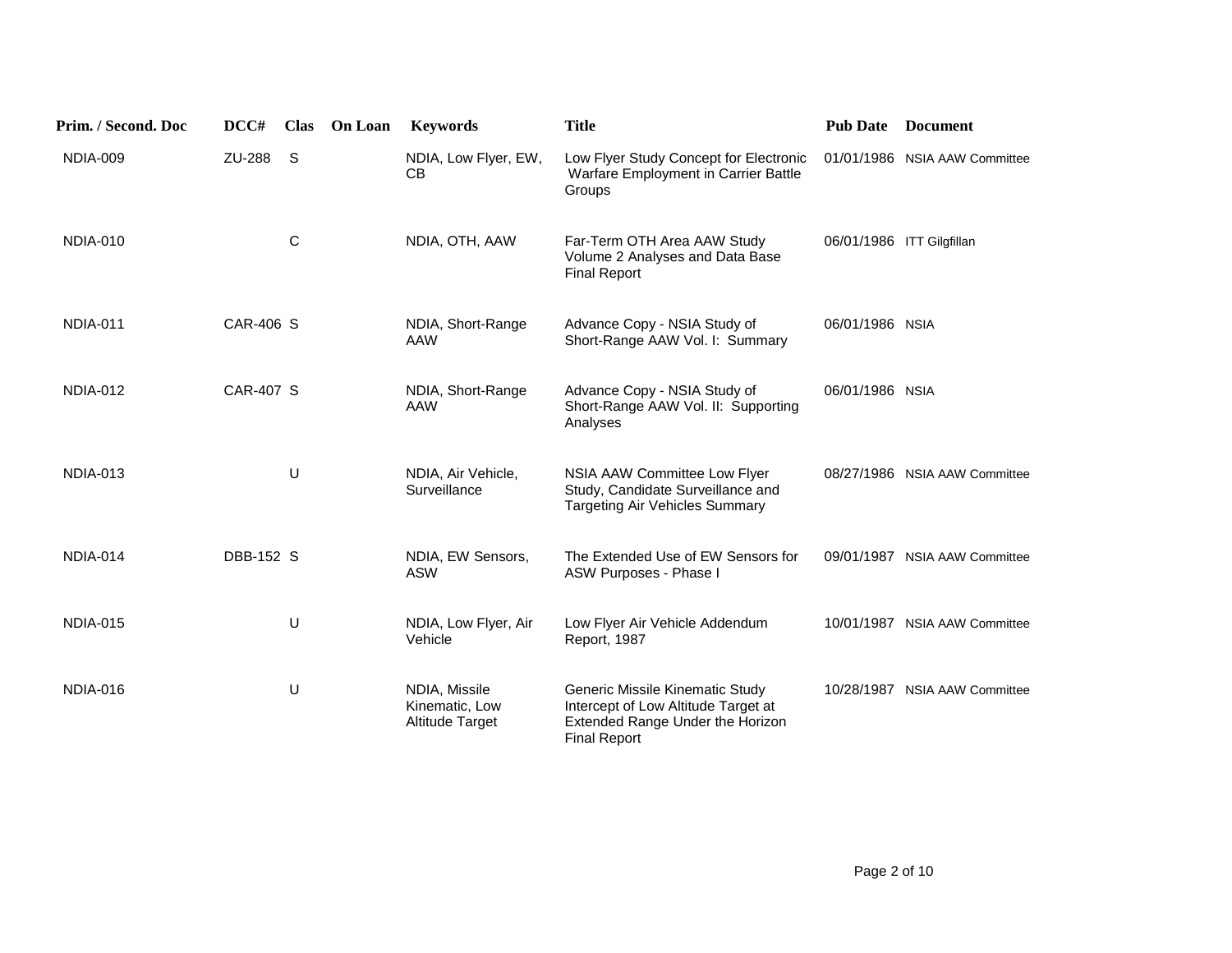| Prim. / Second. Doc | DCC#      | <b>Clas</b> | <b>On Loan</b> | <b>Keywords</b>                                      | <b>Title</b>                                                                                                                                                                                                                         | <b>Pub Date</b> | <b>Document</b>               |
|---------------------|-----------|-------------|----------------|------------------------------------------------------|--------------------------------------------------------------------------------------------------------------------------------------------------------------------------------------------------------------------------------------|-----------------|-------------------------------|
| NDIA-017            |           | U           |                | NDIA, OTH, AAW                                       | Far-Term OTH Area AAW Study Final<br>Report Volume 1, Executive Summary,<br>Revision 2                                                                                                                                               |                 | 11/01/1987 NSIA AAW Committee |
| <b>NDIA-018</b>     | EAU-948 S |             |                | NDIA, High Flyer                                     | DRAFT - Notional High Flyer Synthesis                                                                                                                                                                                                |                 | 02/01/1988 NSIA AAW Committee |
| <b>NDIA-019</b>     |           | U           |                | NDIA, AAW, Low Flyer                                 | <b>Executive Summary AAW Defense</b><br>Against Low Flyer Missile Study                                                                                                                                                              |                 | 06/01/1988 NSIA AAW Committee |
| <b>NDIA-020</b>     |           | U           |                | NDIA, BG OTH,<br>Surveillance                        | Battleship Battle Group (Major<br>Combatant) Over-The-Horizon<br>Surveillance & Targeting Organic Air<br><b>Operations Study</b>                                                                                                     |                 | 10/01/1988 NSIA AAW Committee |
| <b>NDIA-021</b>     |           | U           |                | NDIA, HME, R&D                                       | Review of the Navy's (FY-87) Hull,<br>Mechanical, and Electrical (HM&E)<br>Research and Development Master<br>Plan Final Report                                                                                                      |                 | 10/21/1988 NSIA AAW Committee |
| <b>NDIA-022</b>     |           | U           |                | NDIA, Low Altitude<br>Fuzing                         | Low Altitude Fuzing Study Final<br>Report Jan. 9, 1989                                                                                                                                                                               |                 | 01/09/1980 NSIA AAW Committee |
| <b>NDIA-023</b>     |           | U           |                | NDIA, Navy Surface<br>Ship Technology<br>Development | Industry Survey on Navy Surface Ship<br><b>Technology Development Conducted</b><br>by the Surface Ship Subcommittee of<br>the Surface, Strike, and Anti-Air<br>Warfare Committtee of the National<br>Security Industrial Association |                 | 01/01/1990 NSIA AAW Committee |
| <b>NDIA-024</b>     | GAY-239 S |             |                | NDIA, LRCCM                                          | Long Range Conventional Cruise<br>Missile (LRCCM)                                                                                                                                                                                    | 03/01/1990 NSIA |                               |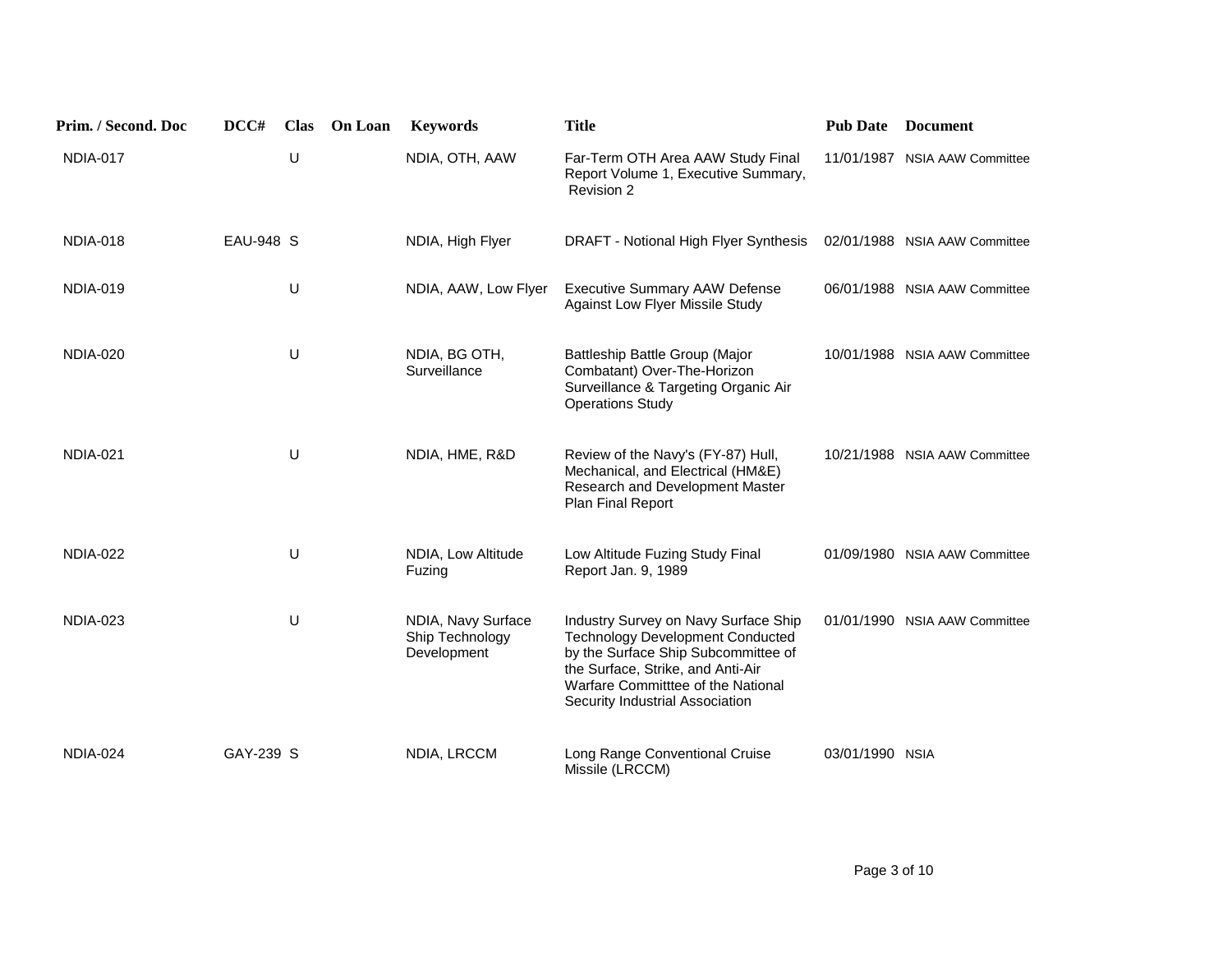| Prim. / Second. Doc | DCC#             | <b>Clas</b> | <b>On Loan</b> | <b>Keywords</b>                                    | <b>Title</b>                                                                                                                           | <b>Pub Date</b> | <b>Document</b>                |
|---------------------|------------------|-------------|----------------|----------------------------------------------------|----------------------------------------------------------------------------------------------------------------------------------------|-----------------|--------------------------------|
| <b>NDIA-025</b>     | GAY-857 S        |             |                | NDIA, Directed Energy<br>Panel                     | Report of the Directed Energy Panel of<br>the Fire Control & Weapons<br>Subcommittee to the NSIA<br>Strike/Surface/Anti-Air Warfe      |                 | 04/30/1990 Hughes Aircraft Co. |
| NDIA-026            |                  | $\mathsf C$ |                | NDIA, NCTR, AAW                                    | Non-Cooperative Target Recognition<br>Techniques Appropriate to Navy<br>Anti-Air Warfare                                               |                 | 07/01/1990 Raytheon Co.        |
| NDIA-027            |                  | U           |                | NDIA, NCTR, AAW                                    | Non-Cooperative Target Recognition<br>Techniques Appropriate to Navy<br>Anti-Air Warfare - Appendices                                  |                 | 07/01/1990 Raytheon Co.        |
| <b>NDIA-028</b>     |                  | U           |                | NDIA, Flexible<br>Transition, SCFRS                | Surface Ship Subcommittee Report on<br>Impact of Flexible Transition on<br>Combatant Ship Designs of the Future<br><b>Final Report</b> | 04/23/199       | <b>NSIA</b>                    |
| <b>NDIA-029</b>     |                  | U           |                | NDIA, ADA<br><b>Contingency Force</b><br>Packaging | Final Report, Air Defense Artillery<br>Contingency Force Packaging Study                                                               |                 | 07/31/1991 NSIA AAW Committee  |
| <b>NDIA-030</b>     |                  | U           |                | NDIA, TBM                                          | Feasibility Study of an Anti-Ship<br>Tactical Ballistic Missile Volume 1<br>Summary                                                    |                 | 07/01/1991 NSIA AAW Committee  |
| <b>NDIA-031</b>     |                  | U           |                | NDIA, TBM                                          | Feasibility Study of an Anti-Ship<br><b>Tactical Ballistic Missile Volume 2</b><br>Appendices                                          |                 | 07/01/1991 NSIA AAW Committee  |
| <b>NDIA-032</b>     | <b>JAS-824 S</b> |             |                | NDIA, OTH, Land-Stike<br>Weapons                   | OTH-Targeting Requirements for<br>Autonomous Land-Strike Weapons                                                                       | 12/01/1991      | <b>NSIA AAW Committee</b>      |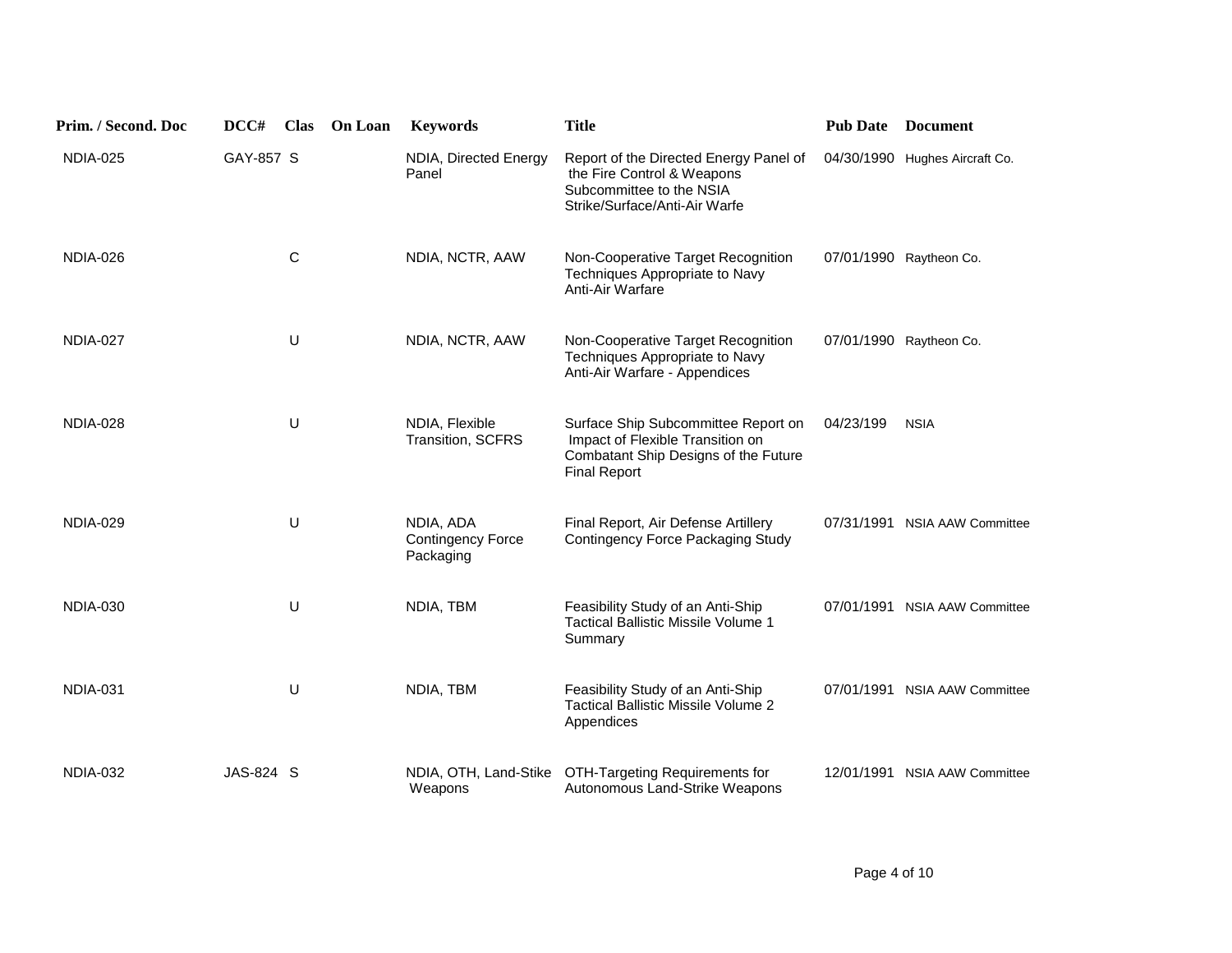| Prim. / Second. Doc | DCC#             | <b>Clas</b> | On Loan | <b>Keywords</b>                 | <b>Title</b>                                                                                               | <b>Pub Date</b> | <b>Document</b>               |
|---------------------|------------------|-------------|---------|---------------------------------|------------------------------------------------------------------------------------------------------------|-----------------|-------------------------------|
| <b>NDIA-033</b>     |                  | U           |         | NDIA, Atlantic Fleet<br>Command | Atlantic Fleet Command Visit, 20-21<br>November 1991                                                       | 11/21/1991      | <b>NSIA AAW Committee</b>     |
| <b>NDIA-034</b>     |                  | U           |         | NDIA, Strike Fighter            | <b>Strike Fighter Study</b>                                                                                |                 | 02/01/1992 NSIA AAW Committee |
| <b>NDIA-035</b>     | JBE-428 S        |             |         | NDIA, ER Connectivity           | <b>Extended Range Connectivity</b><br>Assessment                                                           |                 | 11/01/1992 NSIA AAW Committee |
| NDIA-036            |                  | U           |         | NDIA, IRST, TMD                 | Airborne IRST in Theater Missile<br>Defense Anti Ship Tactical Ballistic<br>Missile Report Series Vol. III |                 | 07/01/1992 NSIA AAW Committee |
| NDIA-037            |                  | U           |         | NDIA, DDV, Cost<br>Reduction    | Destroyer Variant Study: Unit Cost<br>Reduction Concepts Volume 1 Final<br>Report                          |                 | 12/01/1992 NSIA AAW Committee |
| NDIA-038            |                  | U           |         | NDIA, DDV, Cost<br>Reduction    | Destroyer Variant Study: Unit Cost<br><b>Reduction Concepts Volume 2</b><br>Appendices                     |                 | 12/01/1992 NSIA AAW Committee |
| <b>NDIA-039</b>     |                  | U           |         | NDIA, RTTW                      | Real Time Targetable Weapon<br>(RTTW) Requirements and Concepts,<br>Volume I - Final Report                |                 | 08/01/1993 NSIA AAW Committee |
| NDIA-040            | <b>KAV-679 S</b> |             |         | NDIA, RTTW                      | Real Time Targetable Weapon<br>(RTTW) Requirements and Concepts,<br>Volume II - Appendix B                 |                 | 08/01/1993 NSIA AAW Committee |
| NDIA-041            | KAV-680 S        |             |         | NDIA, RTTW                      | Real Time Targetable Weapon<br>(RTTW) Requirements and Concepts,<br>Volume III - Appendix C                |                 | 08/01/1993 NSIA AAW Committee |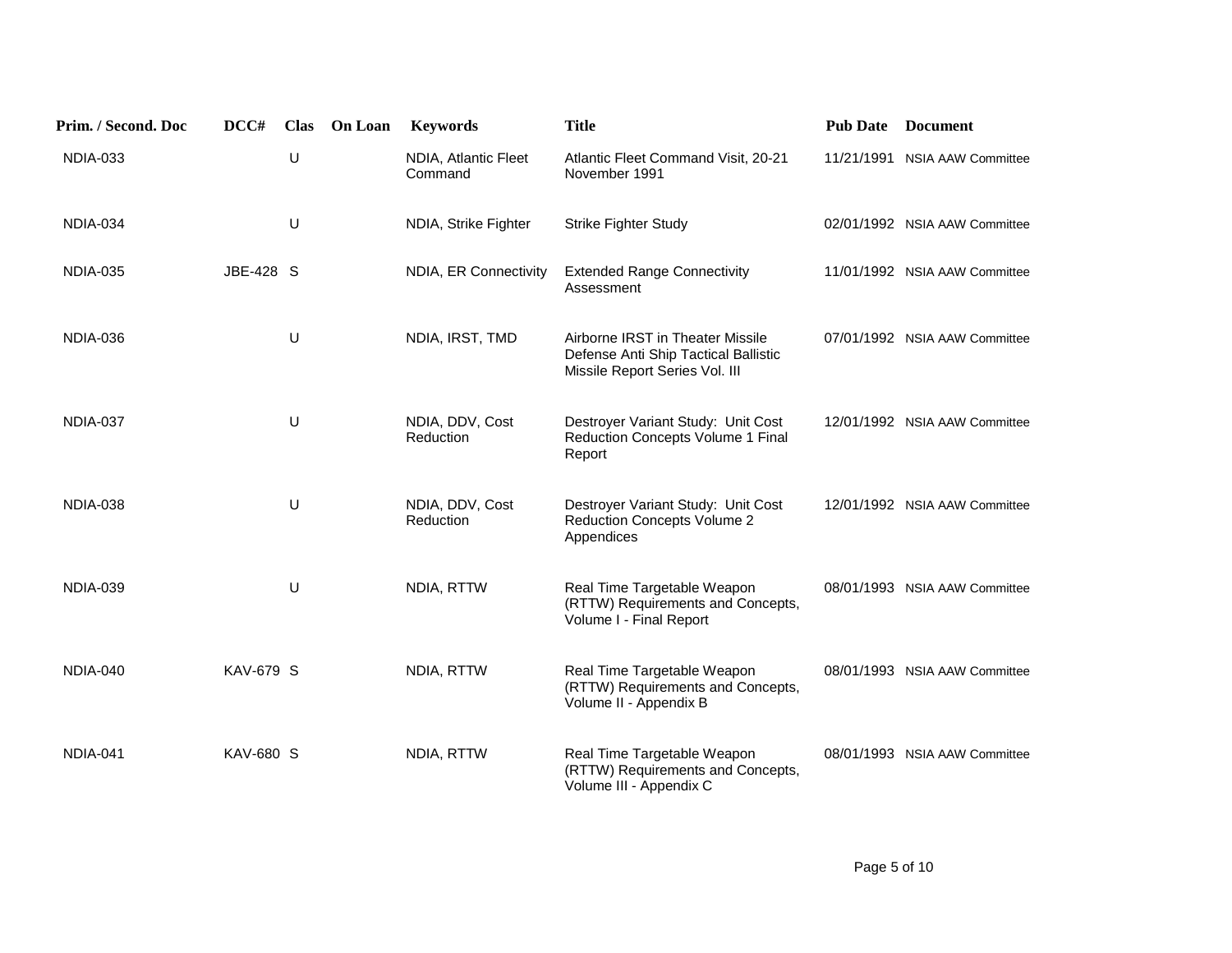| Prim. / Second. Doc | DCC# | <b>Clas</b> | On Loan | <b>Keywords</b>                           | <b>Title</b>                                                                                                                                           | <b>Pub Date</b> | <b>Document</b>                   |
|---------------------|------|-------------|---------|-------------------------------------------|--------------------------------------------------------------------------------------------------------------------------------------------------------|-----------------|-----------------------------------|
| NDIA-042            |      | U           |         | NDIA, ATBM,<br><b>Trajectory Analysis</b> | Feasibility Study of an Anti-Ship<br><b>Tactical Ballistic Missile Volume 4</b><br>Additional Terminal Phase Trajectory<br>Analysis                    |                 | 03/01/1993 NSIA AAW Committee     |
| NDIA-043            |      | U           |         | NDIA, Self-Defense<br>Launcher            | Self-Defense Launcher AD HOC Study                                                                                                                     |                 | 03/01/1993 Fire Control & Weapons |
| NDIA-044            |      | U           |         | NDIA, Pacific Fleet                       | NSIA Strike, Surface and Anti-Air<br>Warfare Committee 1992 Visit to<br>Pacific Fleet Commands 5-6, 9-10<br>November 1992                              |                 | 02/01/1993 NSIA AAW Committee     |
| NDIA-045            |      | U           |         | NDIA, IRST                                | Surface Ship IRST Technology &<br><b>Applications Survey</b>                                                                                           |                 | 07/01/1993 NSIA AAW Committee     |
| NDIA-046            |      | U           |         | NDIA, Cooperative<br>Engagement           | Cooperative Engagement Study<br>Volume 1 Final Report                                                                                                  |                 | 06/01/1994 NSIA AAW Committee     |
| NDIA-047            |      | $\sf U$     |         | NDIA, Feasibility<br>Study, TBM           | Feasibility Study of an Anti-Ship<br>Tactical Ballistic Missile Volume 5<br>Assessment of Third World Anti-Ship<br><b>TBM Capablitity Final Report</b> | 10/01/1994 NSIA |                                   |
| NDIA-048            |      | U           |         | NDIA, Strike Fighter<br>Aircrew           | Feasiblity of Reducing the Number of<br>Strike Fighter Aircrew, A Requirements<br>and Technology Study                                                 |                 | 12/01/1994 NSIA SSAAC             |
| NDIA-049            |      | U           |         | NDIA, Littoral Warfare                    | Application of Technology in Support<br>of Littoral Warfare                                                                                            | 01/01/1995      | <b>NSIA AAW Committee</b>         |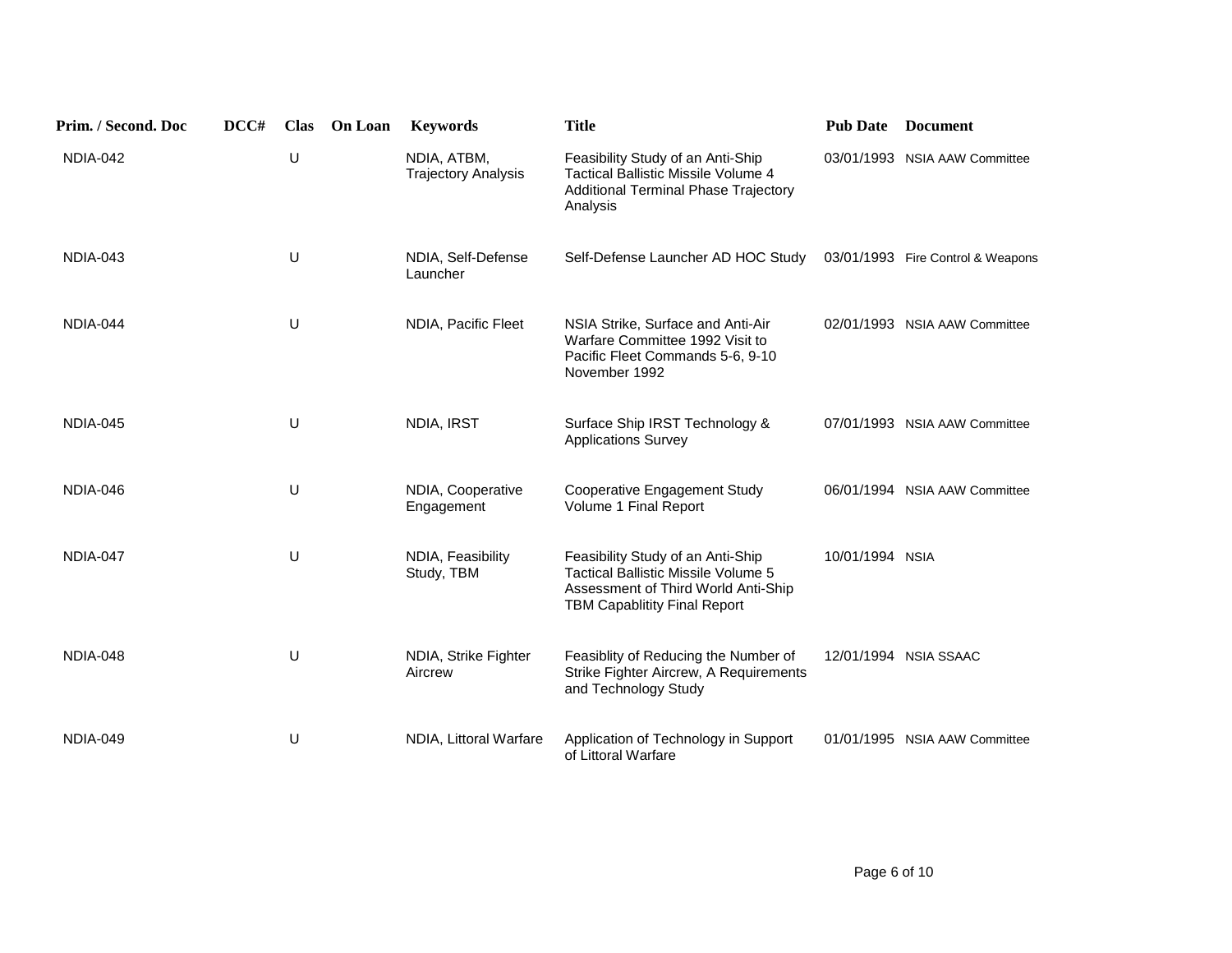| Prim. / Second. Doc | DCC# | <b>Clas</b> | <b>On Loan</b> | <b>Keywords</b>                                           | <b>Title</b>                                                                                                                                                                   | <b>Pub Date</b> | <b>Document</b>               |
|---------------------|------|-------------|----------------|-----------------------------------------------------------|--------------------------------------------------------------------------------------------------------------------------------------------------------------------------------|-----------------|-------------------------------|
| <b>NDIA-050</b>     |      | U           |                | SSD, Seaskimmers,<br>Airborne Surveillance                | Ship Defense Against Seaskimmers<br>Using Airborne Surveillance and<br>Illumination - Proprietary Data                                                                         |                 | 02/01/1995 NSIA AAW Committee |
| <b>NDIA-051</b>     |      | U           |                | NDIA, IEDIT, FFG-7                                        | Impact of Excess Defense Item Transfer 03/01/1995 NSIA AAW Committee<br>(IEDIT) Program on U.S.<br>Shipbuilding/Combat System Industrial<br>Base (FFG-7) Volume 1 Final Report |                 |                               |
| <b>NDIA-052</b>     |      | U           |                | NDIA, ASM                                                 | A Survey of Anti-Ship Missile<br>Proliferation                                                                                                                                 |                 | 09/01/1995 NSIA AAW Committee |
| <b>NDIA-053</b>     |      | U           |                | NDIA, Third World,<br>ASM TBM Capability,<br>Presentation | Assessment of Third World Anti-Ship<br>TBM Capability Presentation to LTG<br>M. O'Neill, USA Director, Ballistic<br>Missile Defense Organization                               |                 | 09/13/1995 NSIA AAW Committee |
| <b>NDIA-054</b>     |      | U           |                | NDIA, SSD,<br>Seaskimmers, Airborne<br>Surveillance       | Addenda to Ship Defense Against<br>Seaskimmers Using Airborne<br>Surveillance and Illumination,<br><b>Proprietary Data</b>                                                     |                 | 02/01/1996 NSIA SSAAC         |
| <b>NDIA-055</b>     |      | U           |                | NDIA, GPS, INS,<br>Missile Guidance                       | Technical Note: Application of<br>GPS/INS Technology to Missile<br>Guidance                                                                                                    |                 | 12/03/1996 NSIA SSAAC         |
| <b>NDIA-056</b>     |      | U           |                | NDIA, IM, AADC                                            | Information Management and Tactical<br>Displays to Support the Area Air<br>Defense Commander (AADC), Phase I<br>Report                                                         |                 | 04/01/1997 NSIA SSAAC         |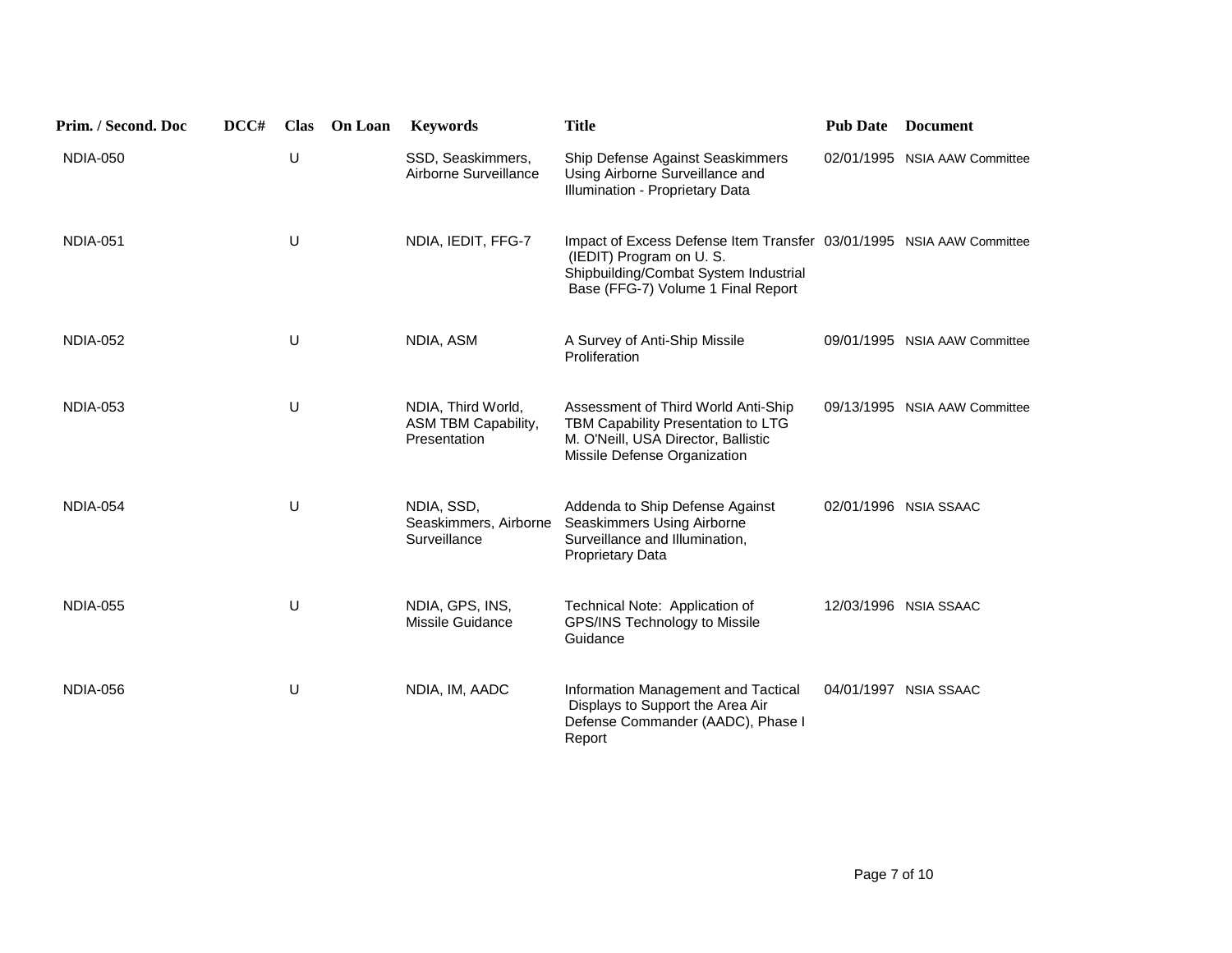| Prim. / Second. Doc | DCC#      | <b>Clas</b> | On Loan | <b>Keywords</b>                                       | <b>Title</b>                                                                                                                              | <b>Pub Date</b> | <b>Document</b> |
|---------------------|-----------|-------------|---------|-------------------------------------------------------|-------------------------------------------------------------------------------------------------------------------------------------------|-----------------|-----------------|
| <b>NDIA-057</b>     |           | U           |         | NDIA, SC-21, Weapon                                   | SC-21 Strike Weapon Study Phase I<br>Weapon Assessment Vol. 1: Weapon<br><b>Characteristics and Capabilities</b>                          | 11/15/1997 NDIA |                 |
| <b>NDIA-058</b>     | 9800417 S |             |         | NDIA, SC-21, Weapon                                   | SC-21 Strike Weapon Study Phase I<br>Weapon Assessment Vol. 2: Weapon<br>Assessment in a Joint Environment                                | 11/15/1997 NDIA |                 |
| <b>NDIA-059</b>     |           | U           |         | NDIA, SSD                                             | National Defense Industrial Association<br>(NDIA) Ship Self Defense Study                                                                 | 01/01/1998 NDIA |                 |
| NDIA-060            |           | U           |         | NDIA, IM, AADC                                        | Final Report, Information Management<br>and Tactical Displays to Support the<br>Area Air Defense Commander (AADC)<br>Volume 1             | 07/01/1998 NDIA |                 |
| NDIA-061            |           | $\cup$      |         | NDIA, IM, AADC                                        | Appendixes, Final Report, Information<br>Management and Tactical Displays to<br>Support the Area Air Defense<br>Commander (AADC) Volume 2 | 07/01/1998 NDIA |                 |
| <b>NDIA-062</b>     |           | U           |         | NDIA, Third World,<br>Long Range Ballistic<br>Missile | Feasibility of Third World Advanced<br><b>Ballistic &amp; Cruise Missile Threat</b><br>Volume 1: Long Range Ballistic                     | 10/01/1998 NDIA |                 |
| <b>NDIA-063</b>     |           | U           |         | NDIA, AADC, Fire<br>Power                             | Area Air Defense Commander (AADC)<br>Joint Air Defense Fire Power<br>Coordination Study, Volume 1                                         | 05/01/1999 NDIA |                 |
| NDIA-064            |           | U           |         | NDIA, AADC, Fire<br>Power                             | Area Air Defense Commander (AADC)<br>Joint Air Defense Fire Power<br>Coordination Study, Volume 2 Annexes                                 | 05/01/1999 NDIA |                 |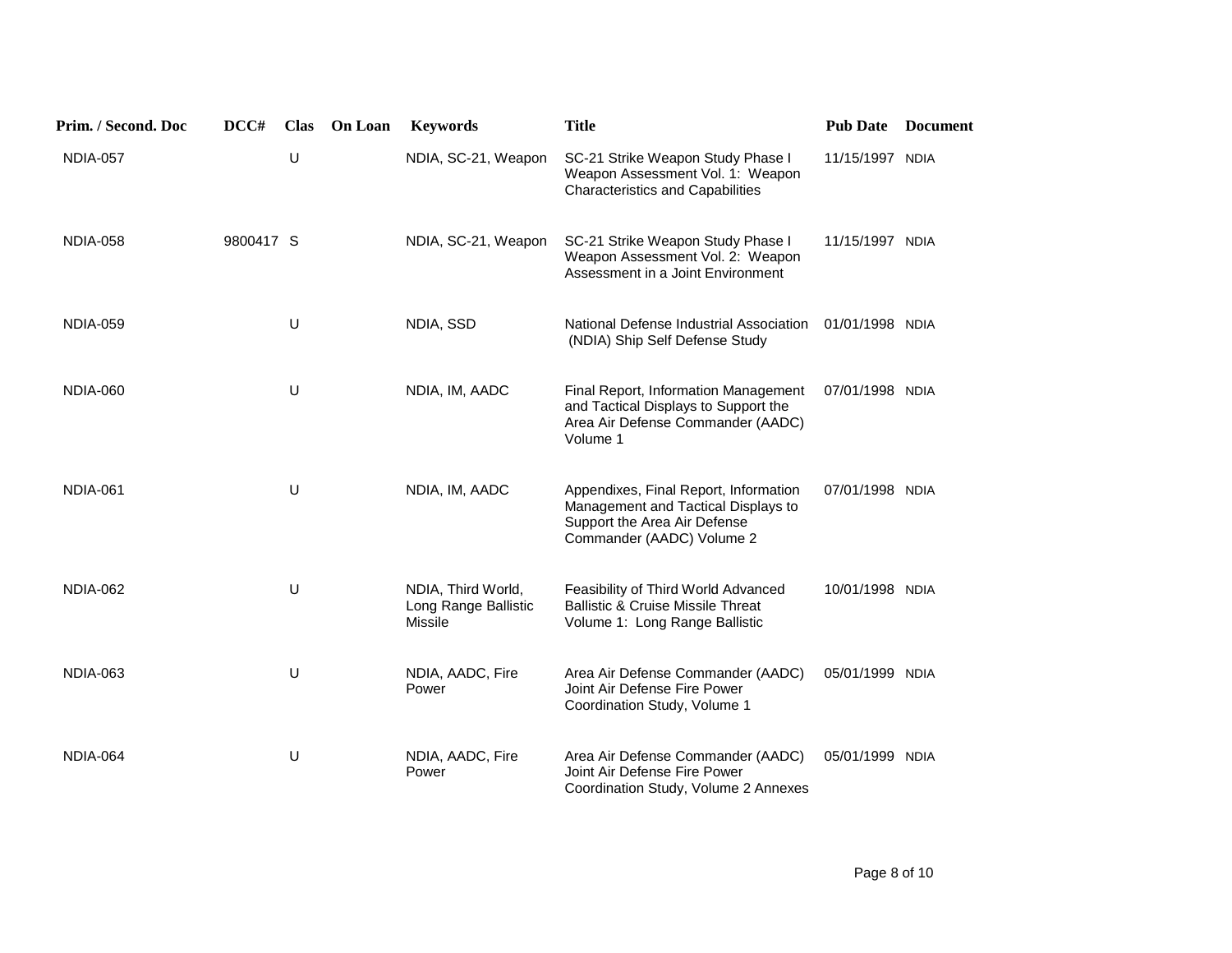| Prim. / Second. Doc | DCC#      | <b>Clas</b> | On Loan | <b>Keywords</b>                                    | <b>Title</b>                                                                                                                                                    | <b>Pub Date</b> | <b>Document</b> |
|---------------------|-----------|-------------|---------|----------------------------------------------------|-----------------------------------------------------------------------------------------------------------------------------------------------------------------|-----------------|-----------------|
| <b>NDIA-065</b>     |           | U           |         | NDIA, Support Aircraft                             | NDIA Common Support Aircraft Roles<br>& Missions Study                                                                                                          | 01/15/1999 NDIA |                 |
| NDIA-066            |           | U           |         | NDIA, Third World,<br><b>Cruise Missile Threat</b> | Feasibility of Third World Advanced<br><b>Ballistic &amp; Cruise Missile Threat</b><br>Volume 2: Emerging Cruise Missile                                        | 08/01/1999 NDIA |                 |
| NDIA-067            | 0217901 S |             |         | NDIA, Surface Warfare                              | NDIA Surface Warfare Study, CD-ROM                                                                                                                              |                 | <b>NDIA</b>     |
| NDIA-068            |           | U           |         | NDIA, SuW                                          | DRAFT - Not for Distribution, National<br>Defense Industrial Association (NDIA)<br>Surface Warfare (SuW) Study<br>1999/2001                                     | 01/01/1999 NDIA |                 |
| NDIA-069            |           | U           |         | NDIA, SC-21, Weapon                                | SC-21 Strike Weapons Study Phase II<br>Sensor-to-Shooter Assessment                                                                                             | 07/07/2000 NDIA |                 |
| <b>NDIA-070</b>     |           | U           |         | NDIA, Joint Fires,<br><b>CONOPS</b>                | Integration, Control and Deconfliction<br>of Joint Fires Study Volume 1 Phase 1.<br><b>Concept of Operations</b>                                                | 02/01/2000 NDIA |                 |
| <b>NDIA-071</b>     |           | U           |         | NDIA, SIP                                          | Final Report, Roadmap to the Single<br>Integrated Picture (SIP) Study.<br>CD-ROM                                                                                | 09/25/2001 NDIA |                 |
| <b>NDIA-072</b>     |           | U           |         | Warfighter                                         | NDIA, FORCEnet, Joint Final Report, "FORCEnet, The Naval<br>Component of the GIG---Enabling the<br>Joint Warfighter through Network<br>Centric Warfare," CD-ROM | 12/17/2002 NDIA |                 |

 $\,$  Page 9 of 10  $\,$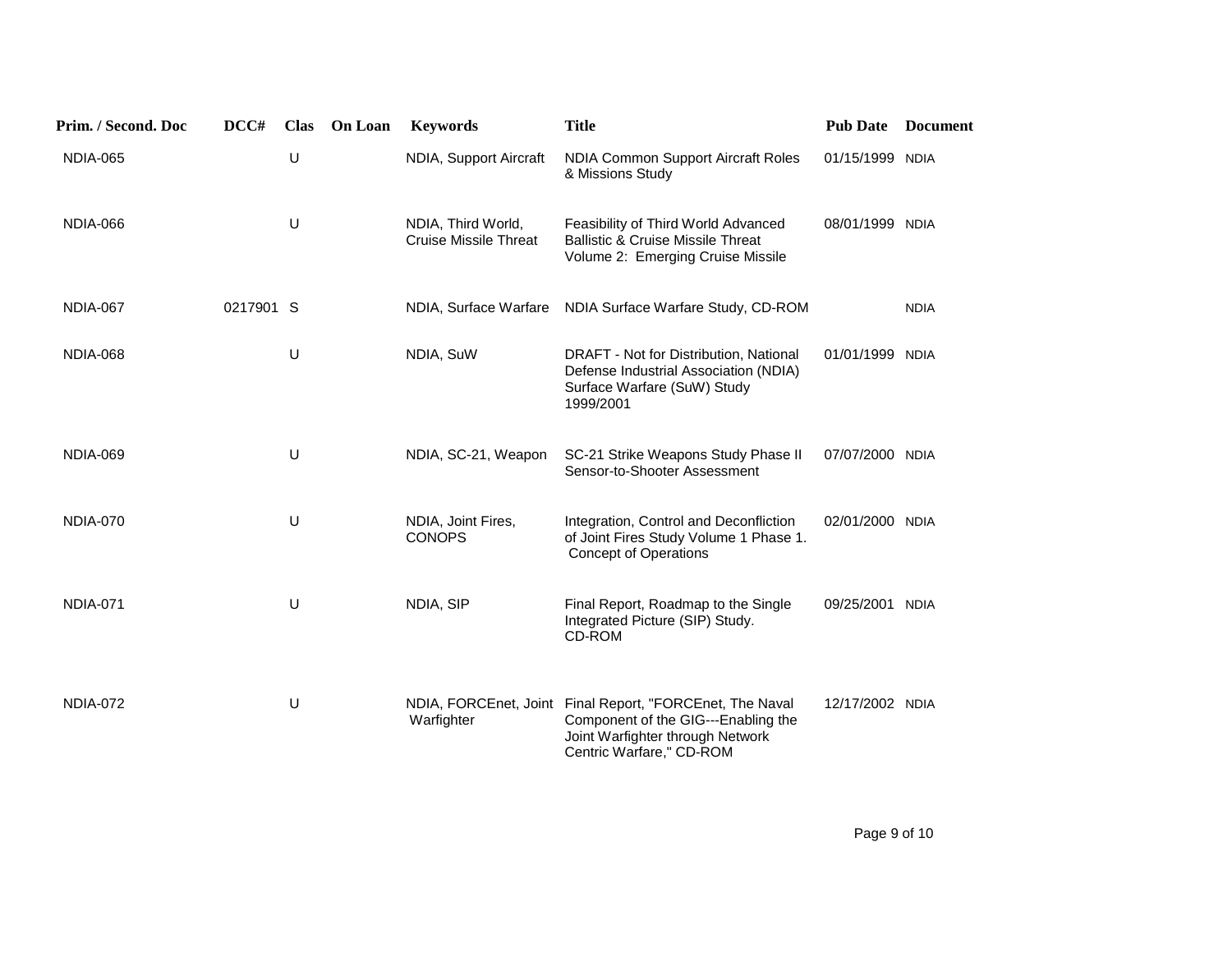| Prim. / Second. Doc | DCC# | <b>Clas</b> | On Loan | <b>Keywords</b>   | <b>Title</b>                                                                                                                                   |                 | <b>Pub Date Document</b> |
|---------------------|------|-------------|---------|-------------------|------------------------------------------------------------------------------------------------------------------------------------------------|-----------------|--------------------------|
| <b>NDIA-073</b>     |      | $\sf U$     |         | NDIA, Joint Fires | Integration, Control and Deconfliction<br>of Joint Fires Study Volume 1, Phase 2:<br>Architecture & Technology                                 | 05/01/2003 NDIA |                          |
| NDIA-074            |      | $\cup$      |         | NDIA, Joint Fires | Integration, Control and Deconfliction<br>of Joint Fires Study, Volume 2, Phase 2:<br>Definition of Key Terms on Joint Fires                   | 05/01/2003 NDIA |                          |
| <b>NDIA-075</b>     |      | U           |         | NDIA, Joint Fires | Integration, Control and Deconfliction<br>of Joint Fires Study, Volumes 1 and 2,<br>Phase 2: Architecture & Technology,<br>CD-ROM              | 05/01/2003 NDIA |                          |
| <b>NDIA-075</b>     |      | $\cup$      |         | NDIA, Joint Fires | Integration, Control and Deconfliction<br>of Joint Fires Study, Volumes 1 and 2,<br>Phase 2: Architecture & Technology,<br>CD-ROM              | 05/01/2003 NDIA |                          |
| <b>NDIA-076</b>     |      | S           |         | Surface Warfare   | Surface Warfare Study, Phase II                                                                                                                | 2002            | <b>NDIA</b>              |
| NDIA-077            |      | U           |         | MMA Affordability | Multi-Mission Aircraft Affordability<br>Study                                                                                                  | 2003            | <b>NDIA</b>              |
| <b>NDIA-078</b>     |      | U           |         | Joint IAMD        | The Future of the Navy in Joint<br>Integrated Air and Missile Defense<br>Study (JIAMD I), CD-ROM                                               | 2005            | <b>NDIA</b>              |
| <b>NDIA-079</b>     |      | S           |         | Surface Warfare   | Surface Warfare Study, Phase III                                                                                                               | 2005            | <b>NDIA</b>              |
| <b>NDIA-080</b>     |      | U           |         | Joint IAMD        | Joint Integrated Air and Missile<br>Defense - Integration and Inter-<br>Operability Study (JIAMD II), CD-ROM                                   | 2007            | <b>NDIA</b>              |
| NDIA-081            |      | U           |         | Maritime IAMD     | Command and Control and<br><b>Battle Management Implications</b><br>Of Maritime Integrated Air and<br>Missile Defense Study (MIAMD),<br>CD-ROM | 2008            | <b>NDIA</b>              |
| <b>NDIA-082</b>     |      | U           |         | Global IAMD       | The Navy Path to Greater Roles<br>In Global Integrated Air and Missile<br>Defense Study (GIAMD), CD-ROM                                        | 2010            | <b>NDIA</b>              |